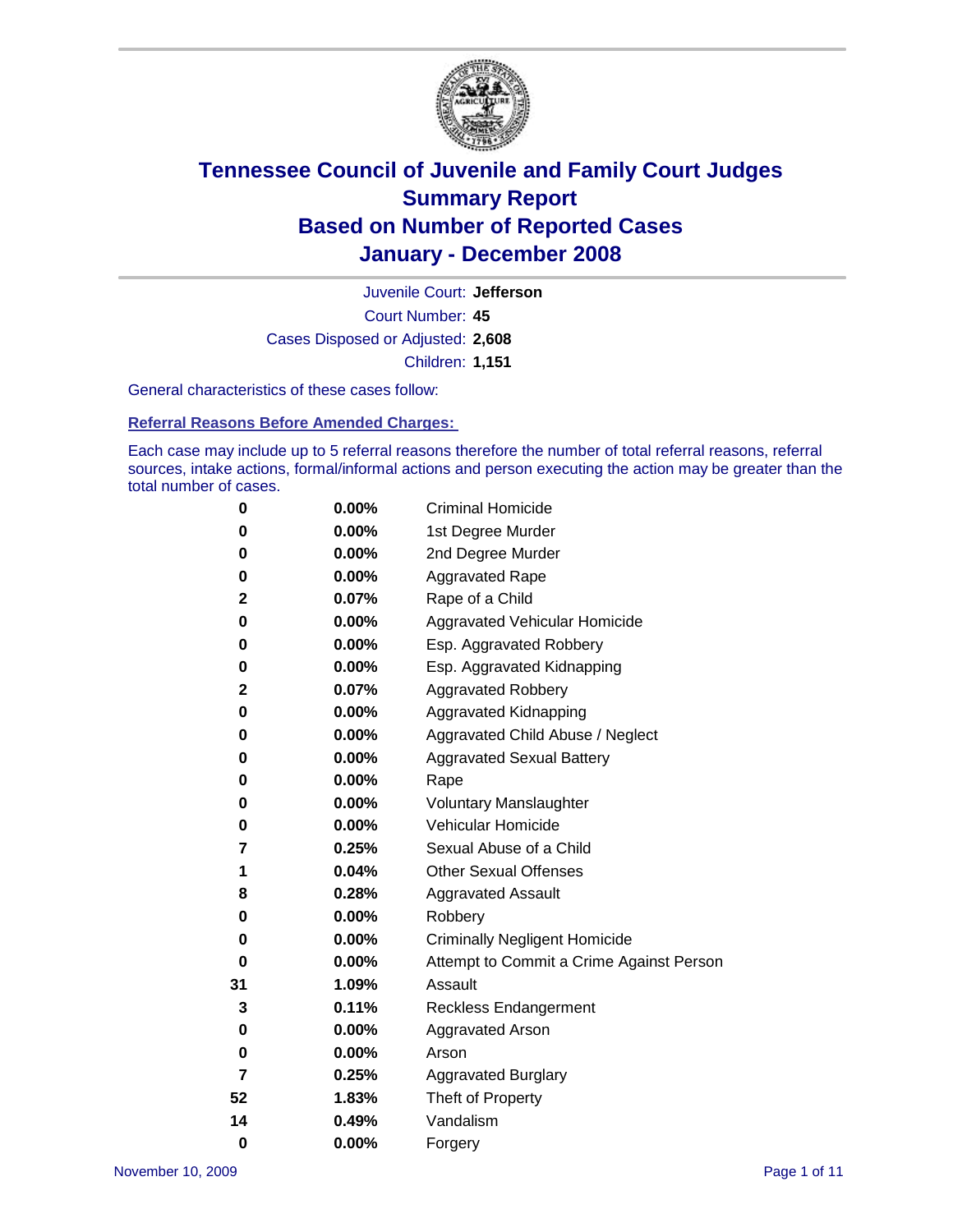

Court Number: **45** Juvenile Court: **Jefferson** Cases Disposed or Adjusted: **2,608** Children: **1,151**

#### **Referral Reasons Before Amended Charges:**

Each case may include up to 5 referral reasons therefore the number of total referral reasons, referral sources, intake actions, formal/informal actions and person executing the action may be greater than the total number of cases.

| 0           | 0.00% | <b>Worthless Checks</b>                                     |
|-------------|-------|-------------------------------------------------------------|
| 0           | 0.00% | Illegal Possession / Fraudulent Use of Credit / Debit Cards |
|             | 0.04% | <b>Burglary</b>                                             |
| 0           | 0.00% | Unauthorized Use of a Vehicle                               |
| 1           | 0.04% | <b>Cruelty to Animals</b>                                   |
| 0           | 0.00% | Sale of Controlled Substances                               |
| 17          | 0.60% | <b>Other Drug Offenses</b>                                  |
| 16          | 0.56% | Possession of Controlled Substances                         |
| $\mathbf 0$ | 0.00% | <b>Criminal Attempt</b>                                     |
| $\mathbf 2$ | 0.07% | Carrying Weapons on School Property                         |
| 1           | 0.04% | Unlawful Carrying / Possession of a Weapon                  |
| 1           | 0.04% | <b>Evading Arrest</b>                                       |
| 0           | 0.00% | Escape                                                      |
| 1           | 0.04% | Driving Under Influence (DUI)                               |
| 40          | 1.41% | Possession / Consumption of Alcohol                         |
| 4           | 0.14% | Resisting Stop, Frisk, Halt, Arrest or Search               |
| 0           | 0.00% | <b>Aggravated Criminal Trespass</b>                         |
| 3           | 0.11% | Harassment                                                  |
| 0           | 0.00% | Failure to Appear                                           |
| 1           | 0.04% | Filing a False Police Report                                |
| 4           | 0.14% | Criminal Impersonation                                      |
| 6           | 0.21% | <b>Disorderly Conduct</b>                                   |
| 3           | 0.11% | <b>Criminal Trespass</b>                                    |
| 12          | 0.42% | <b>Public Intoxication</b>                                  |
| $\bf{0}$    | 0.00% | Gambling                                                    |
| 161         | 5.68% | Traffic                                                     |
| 5           | 0.18% | <b>Local Ordinances</b>                                     |
| 4           | 0.14% | Violation of Wildlife Regulations                           |
| 181         | 6.38% | Contempt of Court                                           |
| 50          | 1.76% | Violation of Probation                                      |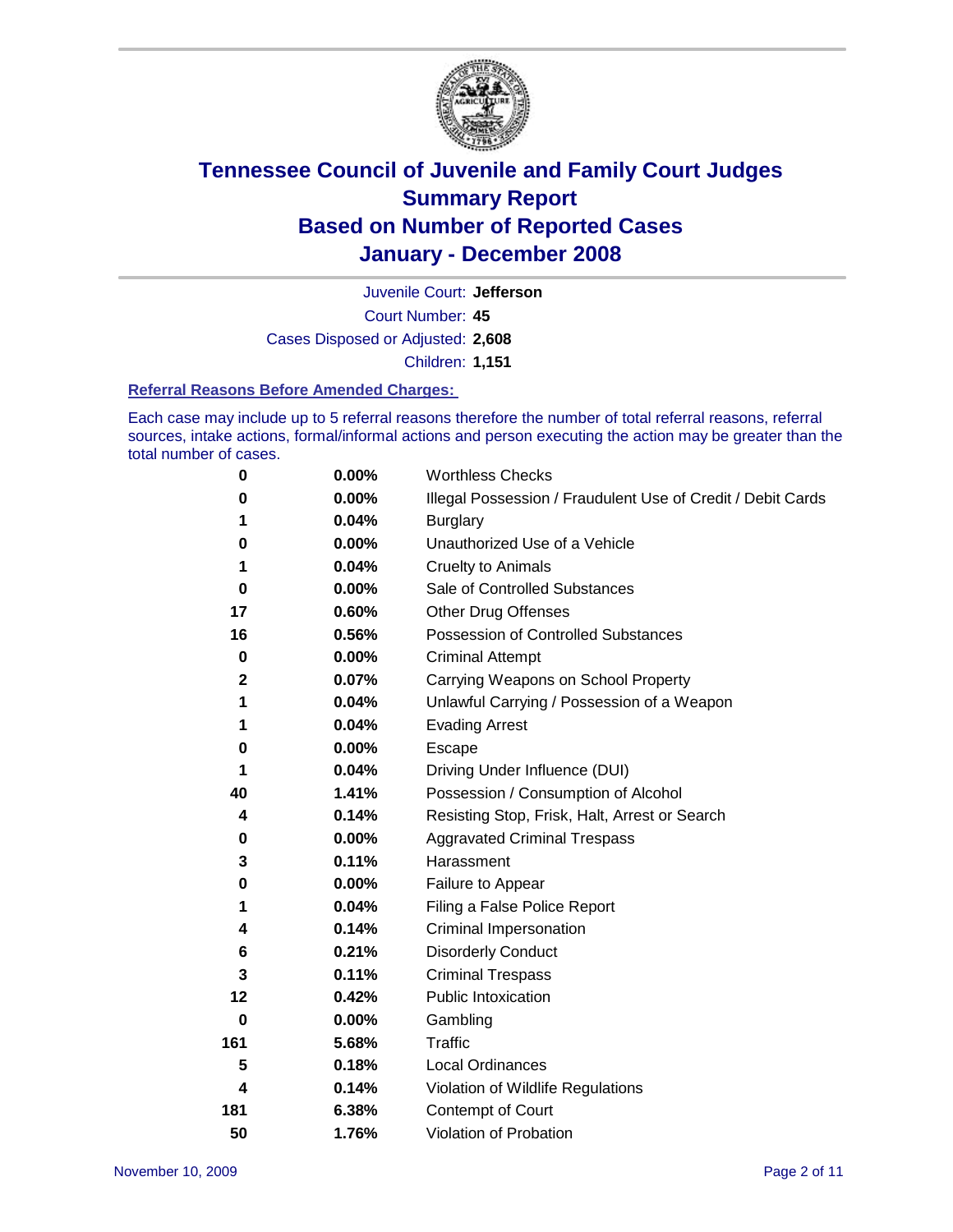

Court Number: **45** Juvenile Court: **Jefferson** Cases Disposed or Adjusted: **2,608** Children: **1,151**

#### **Referral Reasons Before Amended Charges:**

Each case may include up to 5 referral reasons therefore the number of total referral reasons, referral sources, intake actions, formal/informal actions and person executing the action may be greater than the total number of cases.

| 3           | 0.11%   | Violation of Aftercare                 |
|-------------|---------|----------------------------------------|
| 17          | 0.60%   | <b>Unruly Behavior</b>                 |
| 164         | 5.78%   | Truancy                                |
| 12          | 0.42%   | In-State Runaway                       |
| 1           | 0.04%   | Out-of-State Runaway                   |
| 19          | 0.67%   | Possession of Tobacco Products         |
| 0           | 0.00%   | Violation of a Valid Court Order       |
| 1           | 0.04%   | Violation of Curfew                    |
| 10          | 0.35%   | <b>Sexually Abused Child</b>           |
| 13          | 0.46%   | <b>Physically Abused Child</b>         |
| 255         | 8.99%   | Dependency / Neglect                   |
| 29          | 1.02%   | <b>Termination of Parental Rights</b>  |
| $\mathbf 2$ | 0.07%   | <b>Violation of Pretrial Diversion</b> |
| 1           | 0.04%   | Violation of Informal Adjustment       |
| 828         | 29.21%  | <b>Judicial Review</b>                 |
| 128         | 4.51%   | <b>Administrative Review</b>           |
| 148         | 5.22%   | <b>Foster Care Review</b>              |
| 71          | 2.50%   | Custody                                |
| 8           | 0.28%   | Visitation                             |
| 3           | 0.11%   | Paternity / Legitimation               |
| 381         | 13.44%  | <b>Child Support</b>                   |
| 0           | 0.00%   | <b>Request for Medical Treatment</b>   |
| $\bf{0}$    | 0.00%   | <b>Consent to Marry</b>                |
| 100         | 3.53%   | Other                                  |
| 2,835       | 100.00% | <b>Total Referrals</b>                 |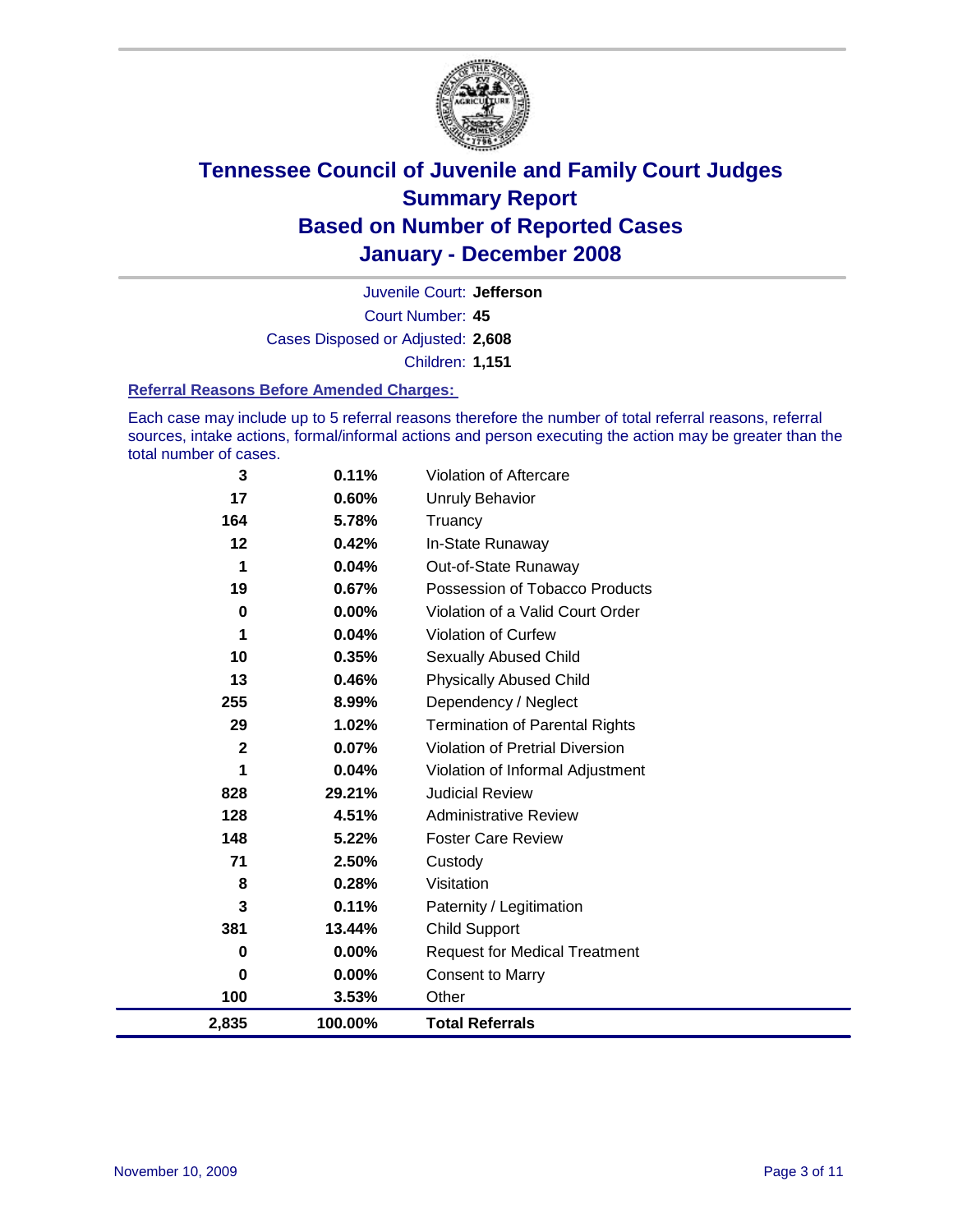

Court Number: **45** Juvenile Court: **Jefferson** Cases Disposed or Adjusted: **2,608** Children: **1,151**

### **Referral Sources: 1**

| 2,835          | 100.00%  | <b>Total Referral Sources</b>     |
|----------------|----------|-----------------------------------|
| 24             | 0.85%    | Other                             |
| 0              | $0.00\%$ | Unknown                           |
| 0              | 0.00%    | Hospital                          |
| 0              | 0.00%    | Child & Parent                    |
| 19             | 0.67%    | Victim                            |
| 23             | 0.81%    | <b>Other Court</b>                |
| 13             | 0.46%    | Social Agency                     |
| 281            | 9.91%    | <b>Court Staff</b>                |
| 0              | 0.00%    | <b>District Attorney's Office</b> |
| 199            | 7.02%    | <b>Other State Department</b>     |
| 1,427          | 50.34%   | <b>DCS</b>                        |
| 0              | $0.00\%$ | <b>CSA</b>                        |
| 241            | 8.50%    | School                            |
| $\overline{2}$ | 0.07%    | Self                              |
| 91             | 3.21%    | Relatives                         |
| 108            | 3.81%    | Parents                           |
| 407            | 14.36%   | Law Enforcement                   |

### **Age of Child at Referral: 2**

| 0   | 0.00%  | <b>Unknown</b>     |
|-----|--------|--------------------|
|     |        |                    |
| 6   | 0.52%  | Ages 19 and Over   |
| 187 | 16.25% | Ages 17 through 18 |
| 259 | 22.50% | Ages 15 through 16 |
| 141 | 12.25% | Ages 13 through 14 |
| 75  | 6.52%  | Ages 11 through 12 |
| 483 | 41.96% | Ages 10 and Under  |
|     |        |                    |

<sup>1</sup> If different than number of Referral Reasons (2835), verify accuracy of your court's data.

<sup>2</sup> One child could be counted in multiple categories, verify accuracy of your court's data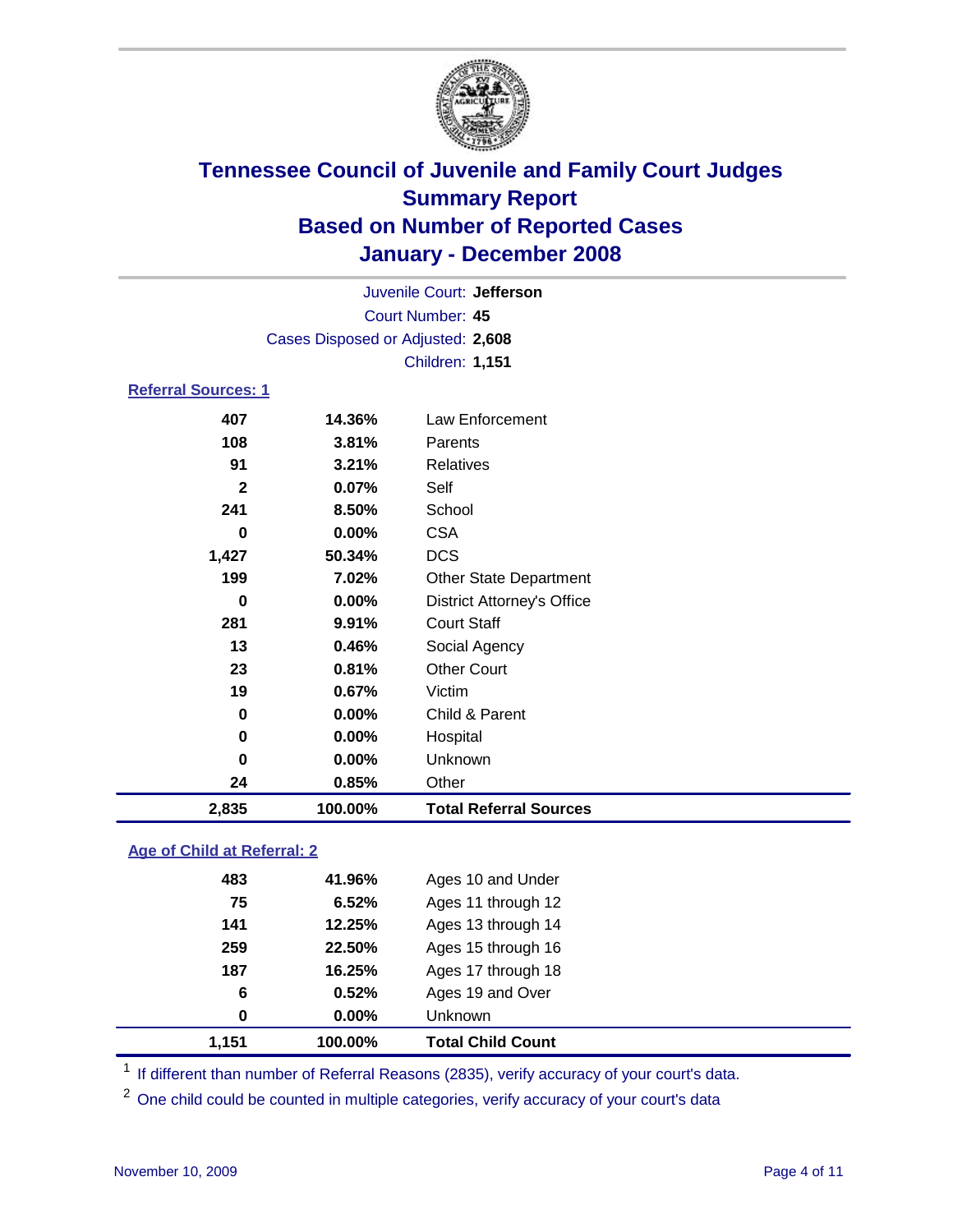

| Juvenile Court: Jefferson               |                                   |                          |  |  |  |
|-----------------------------------------|-----------------------------------|--------------------------|--|--|--|
| Court Number: 45                        |                                   |                          |  |  |  |
|                                         | Cases Disposed or Adjusted: 2,608 |                          |  |  |  |
|                                         |                                   | Children: 1,151          |  |  |  |
| Sex of Child: 1                         |                                   |                          |  |  |  |
| 618                                     | 53.69%                            | Male                     |  |  |  |
| 486                                     | 42.22%                            | Female                   |  |  |  |
| 47                                      | 4.08%                             | Unknown                  |  |  |  |
| 1,151                                   | 100.00%                           | <b>Total Child Count</b> |  |  |  |
| Race of Child: 1                        |                                   |                          |  |  |  |
| 974                                     | 84.62%                            | White                    |  |  |  |
| 26                                      | 2.26%                             | African American         |  |  |  |
| 0                                       | 0.00%                             | Native American          |  |  |  |
| $\bf{0}$                                | 0.00%                             | Asian                    |  |  |  |
| 9                                       | 0.78%                             | Mixed                    |  |  |  |
| 142                                     | 12.34%                            | Unknown                  |  |  |  |
| 1,151                                   | 100.00%                           | <b>Total Child Count</b> |  |  |  |
| <b>Hispanic Origin: 1</b>               |                                   |                          |  |  |  |
| 24                                      | 2.09%                             | Yes                      |  |  |  |
| 884                                     | 76.80%                            | <b>No</b>                |  |  |  |
| 243                                     | 21.11%                            | Unknown                  |  |  |  |
| 1,151                                   | 100.00%                           | <b>Total Child Count</b> |  |  |  |
| <b>School Enrollment of Children: 1</b> |                                   |                          |  |  |  |
| 457                                     | 39.70%                            | Yes                      |  |  |  |
| 128                                     | 11.12%                            | <b>No</b>                |  |  |  |
| 566                                     | 49.17%                            | Unknown                  |  |  |  |
| 1,151                                   | 100.00%                           | <b>Total Child Count</b> |  |  |  |

<sup>1</sup> One child could be counted in multiple categories, verify accuracy of your court's data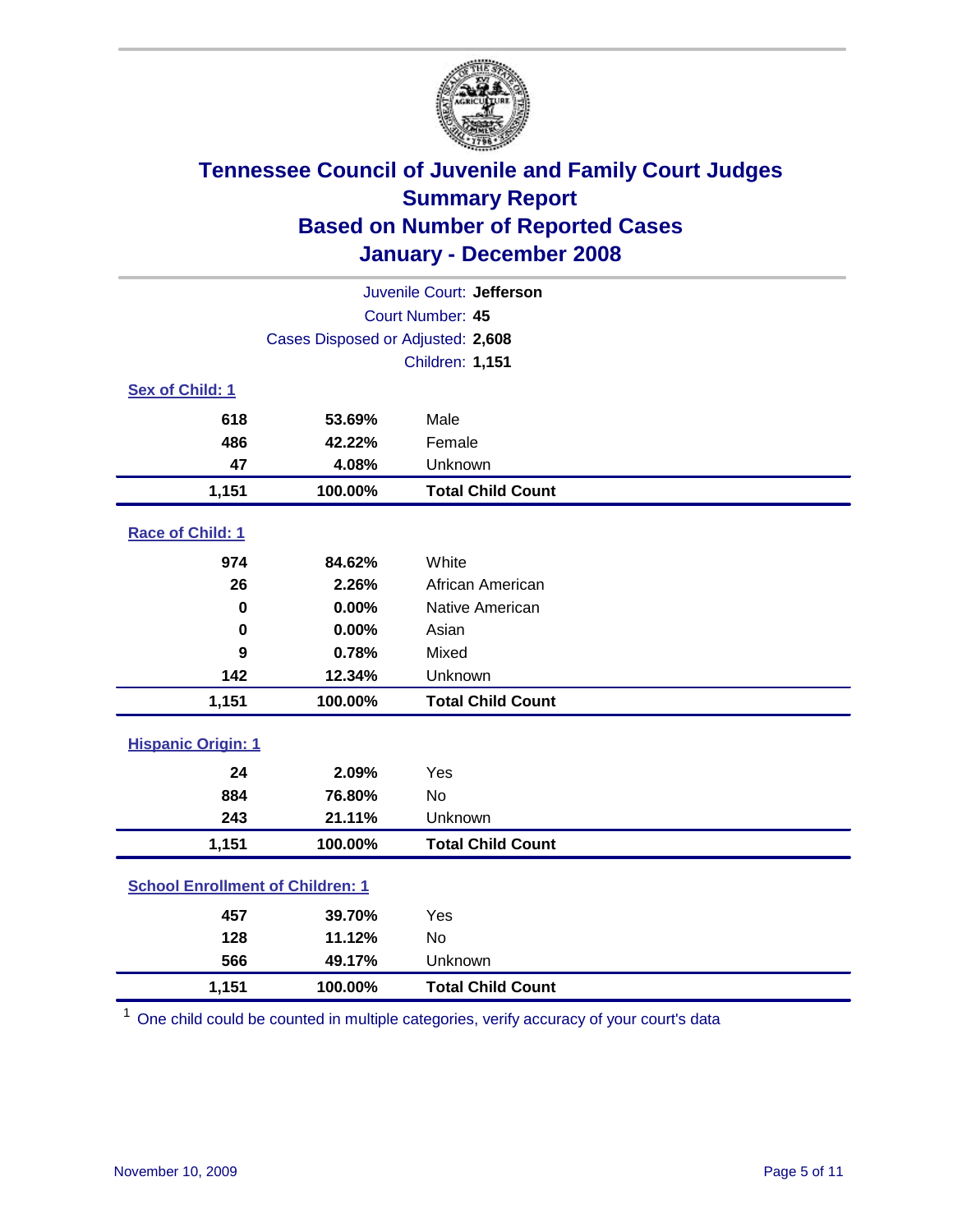

Court Number: **45** Juvenile Court: **Jefferson** Cases Disposed or Adjusted: **2,608** Children: **1,151**

### **Living Arrangement of Child at Time of Referral: 1**

| 1,151 | 100.00%  | <b>Total Child Count</b>     |
|-------|----------|------------------------------|
| 9     | 0.78%    | Other                        |
| 410   | 35.62%   | Unknown                      |
| 1     | $0.09\%$ | Independent                  |
| 0     | 0.00%    | In an Institution            |
| 2     | 0.17%    | In a Residential Center      |
| 0     | $0.00\%$ | In a Group Home              |
| 20    | 1.74%    | With Foster Family           |
| 5     | 0.43%    | With Adoptive Parents        |
| 129   | 11.21%   | <b>With Relatives</b>        |
| 81    | 7.04%    | <b>With Father</b>           |
| 287   | 24.93%   | With Mother                  |
| 24    | 2.09%    | With Mother and Stepfather   |
| 13    | 1.13%    | With Father and Stepmother   |
| 170   | 14.77%   | With Both Biological Parents |

#### **Type of Detention: 2**

| 2.608 | 100.00%  | <b>Total Detention Count</b> |  |
|-------|----------|------------------------------|--|
| 0     | 0.00%    | Other                        |  |
| 2,549 | 97.74%   | Does Not Apply               |  |
| 2     | 0.08%    | <b>Unknown</b>               |  |
| 0     | 0.00%    | Psychiatric Hospital         |  |
| 0     | $0.00\%$ | Jail - No Separation         |  |
| 0     | $0.00\%$ | Jail - Partial Separation    |  |
| 0     | $0.00\%$ | Jail - Complete Separation   |  |
| 53    | 2.03%    | Juvenile Detention Facility  |  |
| 4     | 0.15%    | Non-Secure Placement         |  |
|       |          |                              |  |

<sup>1</sup> One child could be counted in multiple categories, verify accuracy of your court's data

<sup>2</sup> If different than number of Cases (2608) verify accuracy of your court's data.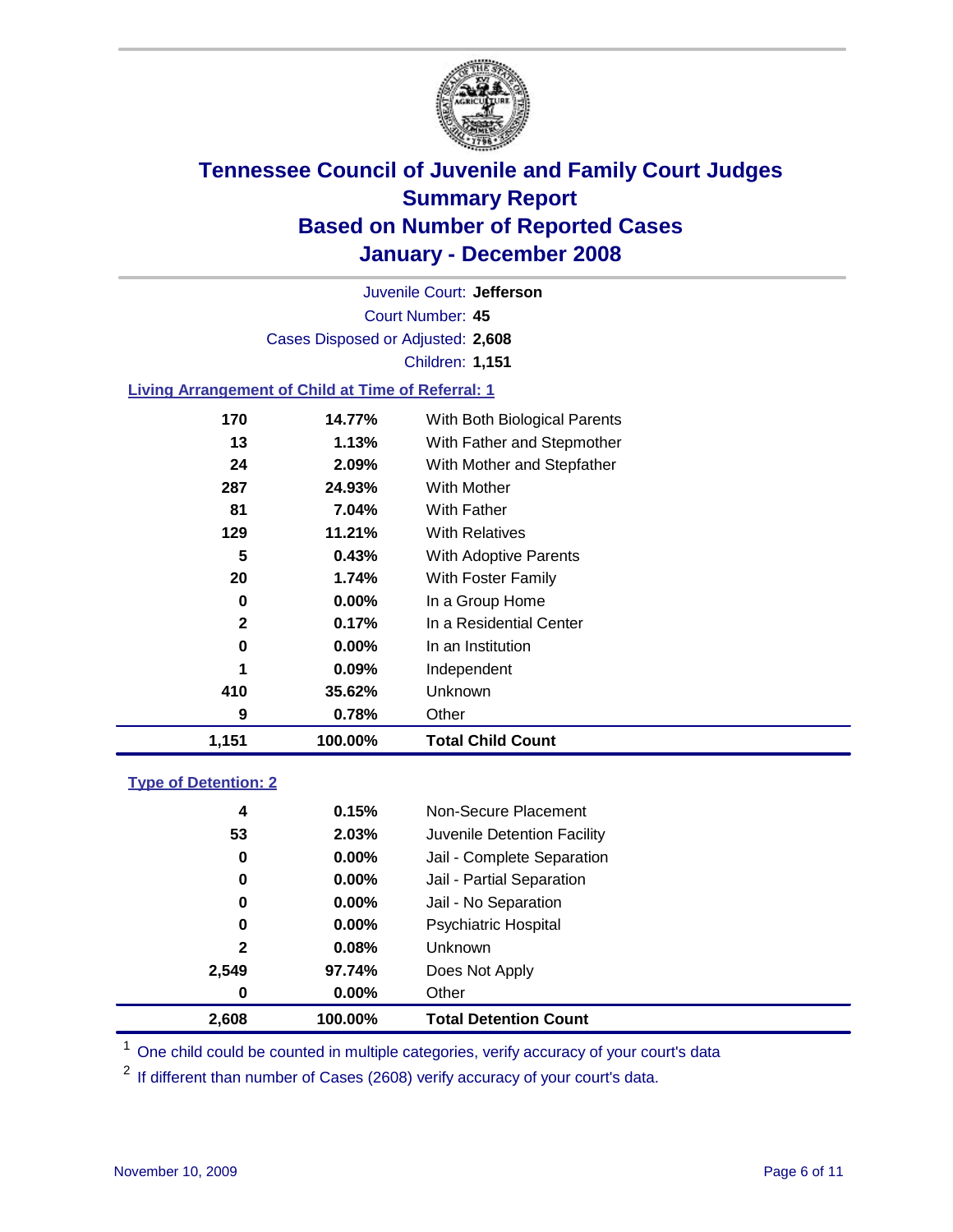

| Juvenile Court: Jefferson                          |                                   |                                      |  |  |  |
|----------------------------------------------------|-----------------------------------|--------------------------------------|--|--|--|
| Court Number: 45                                   |                                   |                                      |  |  |  |
|                                                    | Cases Disposed or Adjusted: 2,608 |                                      |  |  |  |
|                                                    |                                   | <b>Children: 1,151</b>               |  |  |  |
| <b>Placement After Secure Detention Hearing: 1</b> |                                   |                                      |  |  |  |
| 18                                                 | 0.69%                             | Returned to Prior Living Arrangement |  |  |  |
| 15                                                 | 0.58%                             | Juvenile Detention Facility          |  |  |  |
| $\bf{0}$                                           | 0.00%                             | Jail                                 |  |  |  |
| 6                                                  | 0.23%                             | Shelter / Group Home                 |  |  |  |
| 4                                                  | 0.15%                             | <b>Foster Family Home</b>            |  |  |  |
| 4                                                  | 0.15%                             | Psychiatric Hospital                 |  |  |  |
| 10                                                 | 0.38%                             | Unknown                              |  |  |  |
| 2,551                                              | 97.81%                            | Does Not Apply                       |  |  |  |
| $\bf{0}$                                           | 0.00%                             | Other                                |  |  |  |
| 2,608                                              | 100.00%                           | <b>Total Placement Count</b>         |  |  |  |
|                                                    |                                   |                                      |  |  |  |
| <b>Intake Actions: 2</b>                           |                                   |                                      |  |  |  |
| 1,707                                              | 60.21%                            | <b>Petition Filed</b>                |  |  |  |
| 70                                                 | 2.47%                             | <b>Motion Filed</b>                  |  |  |  |
| 323                                                | 11.39%                            | <b>Citation Processed</b>            |  |  |  |
| 5                                                  | 0.18%                             | Notification of Paternity Processed  |  |  |  |
| 379                                                | 13.37%                            | Scheduling of Judicial Review        |  |  |  |
| 119                                                | 4.20%                             | Scheduling of Administrative Review  |  |  |  |
| 144                                                | 5.08%                             | Scheduling of Foster Care Review     |  |  |  |
| 6                                                  | 0.21%                             | Unknown                              |  |  |  |
| $\bf{0}$                                           | 0.00%                             | Does Not Apply                       |  |  |  |
| 82                                                 | 2.89%                             | Other                                |  |  |  |
| 2,835                                              | 100.00%                           | <b>Total Intake Count</b>            |  |  |  |

<sup>1</sup> If different than number of Cases (2608) verify accuracy of your court's data.

<sup>2</sup> If different than number of Referral Reasons (2835), verify accuracy of your court's data.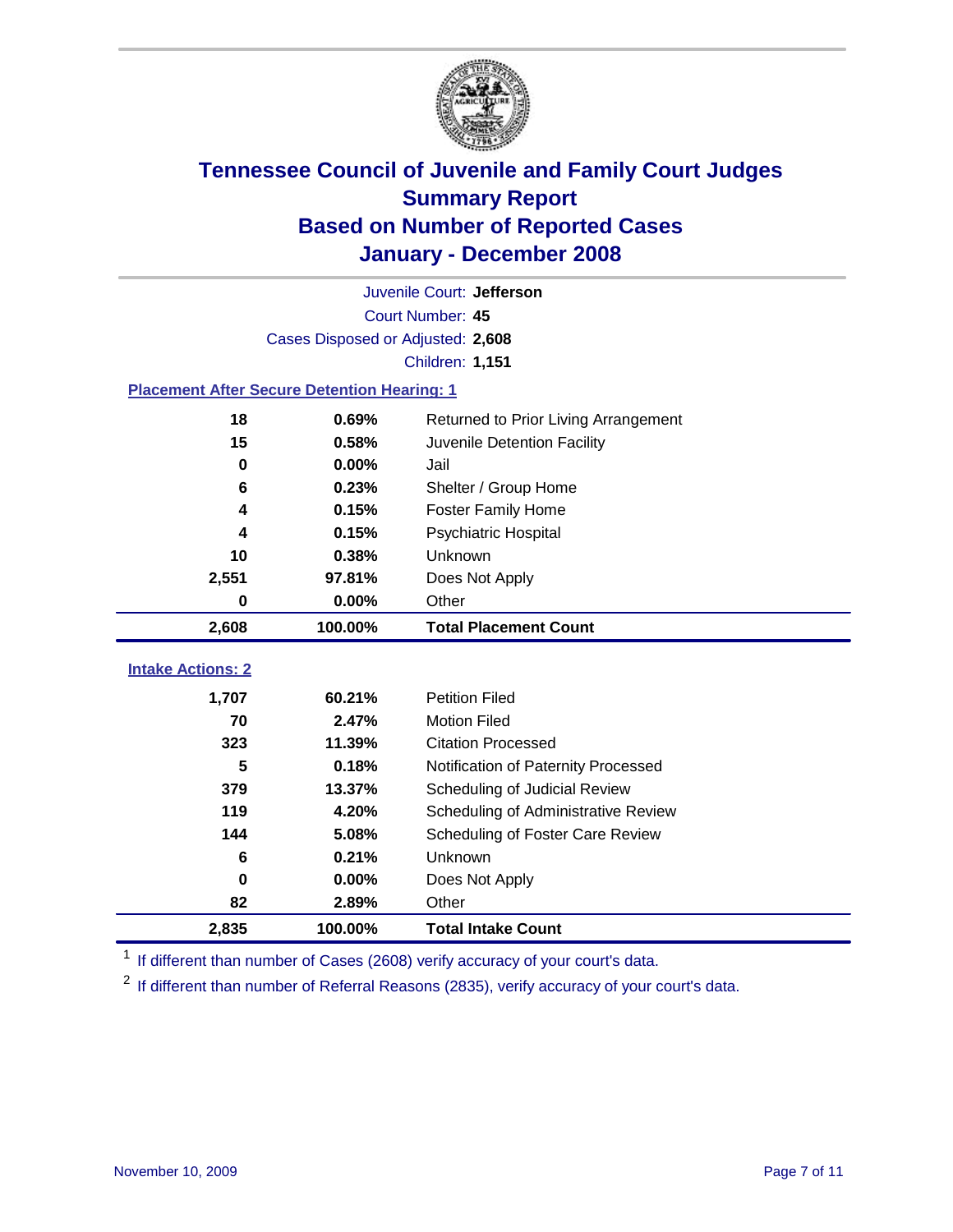

Court Number: **45** Juvenile Court: **Jefferson** Cases Disposed or Adjusted: **2,608** Children: **1,151**

#### **Last Grade Completed by Child: 1**

| 85             | 7.38%   | Too Young for School     |
|----------------|---------|--------------------------|
| $\bf{0}$       | 0.00%   | Preschool                |
| 15             | 1.30%   | Kindergarten             |
| 13             | 1.13%   | 1st Grade                |
| $\overline{7}$ | 0.61%   | 2nd Grade                |
| 10             | 0.87%   | 3rd Grade                |
| 9              | 0.78%   | 4th Grade                |
| 15             | 1.30%   | 5th Grade                |
| 34             | 2.95%   | 6th Grade                |
| 44             | 3.82%   | 7th Grade                |
| 76             | 6.60%   | 8th Grade                |
| 77             | 6.69%   | 9th Grade                |
| 64             | 5.56%   | 10th Grade               |
| 32             | 2.78%   | 11th Grade               |
| 1              | 0.09%   | 12th Grade               |
| $\bf{0}$       | 0.00%   | Non-Graded Special Ed    |
| 1              | 0.09%   | <b>GED</b>               |
| 1              | 0.09%   | Graduated                |
| 20             | 1.74%   | Never Attended School    |
| 636            | 55.26%  | Unknown                  |
| 11             | 0.96%   | Other                    |
| 1,151          | 100.00% | <b>Total Child Count</b> |

### **Enrolled in Special Education: 1**

| 32         | 2.78%            | Yes                      |
|------------|------------------|--------------------------|
| 296<br>823 | 25.72%<br>71.50% | No<br>Unknown            |
| 1.151      | 100.00%          | <b>Total Child Count</b> |

<sup>1</sup> One child could be counted in multiple categories, verify accuracy of your court's data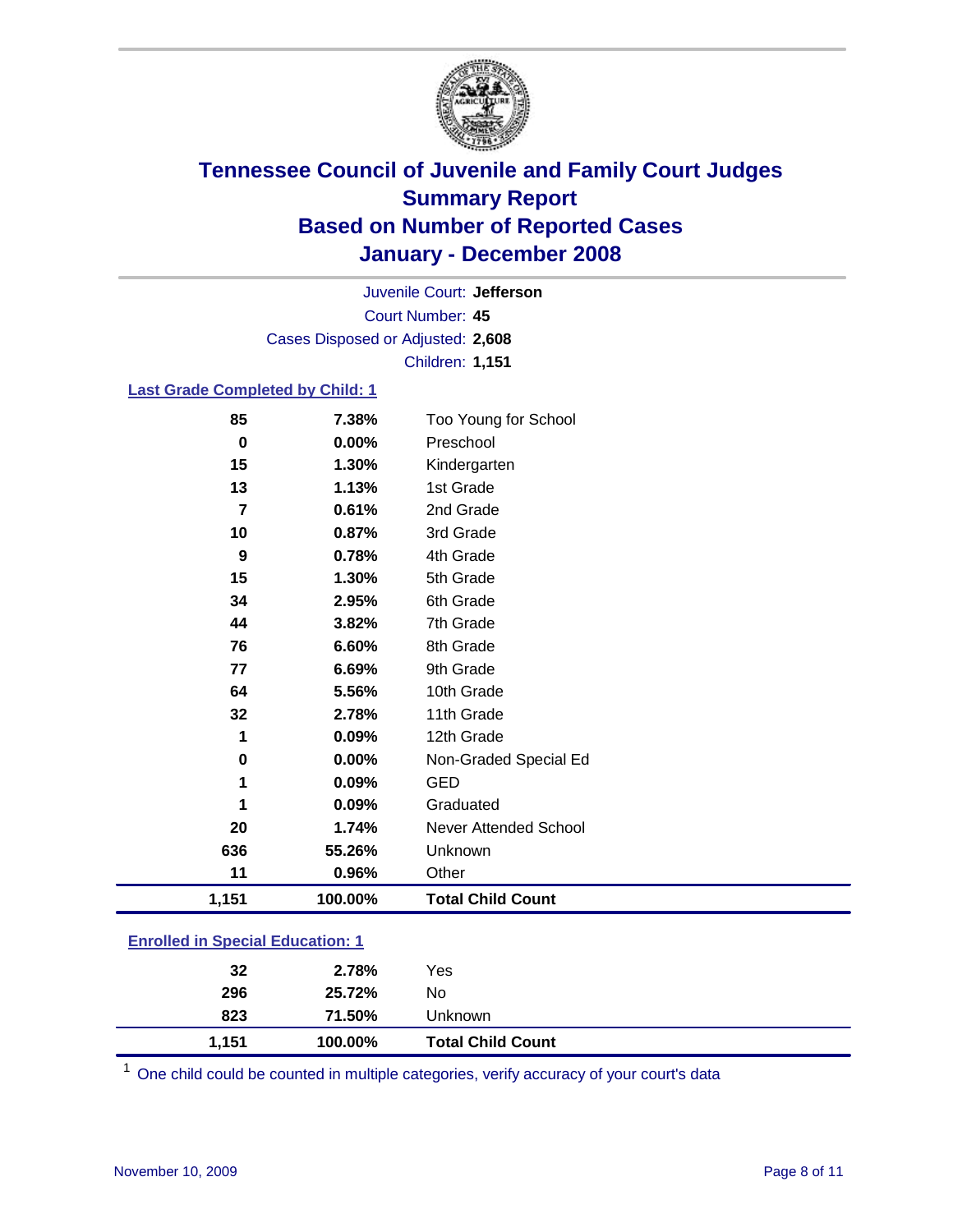

| Juvenile Court: Jefferson    |                                   |                           |  |  |
|------------------------------|-----------------------------------|---------------------------|--|--|
|                              | Court Number: 45                  |                           |  |  |
|                              | Cases Disposed or Adjusted: 2,608 |                           |  |  |
|                              |                                   | <b>Children: 1,151</b>    |  |  |
| <b>Action Executed By: 1</b> |                                   |                           |  |  |
| 2,479                        | 87.44%                            | Judge                     |  |  |
| 0                            | $0.00\%$                          | Referee                   |  |  |
| 253                          | 8.92%                             | <b>YSO</b>                |  |  |
| 103                          | 3.63%                             | Other                     |  |  |
| 0                            | $0.00\%$                          | Unknown                   |  |  |
| 2,835                        | 100.00%                           | <b>Total Action Count</b> |  |  |

### **Formal / Informal Actions: 1**

| 153   | 5.40%    | Dismissed                                        |
|-------|----------|--------------------------------------------------|
| 29    | 1.02%    | Retired / Nolle Prosequi                         |
| 207   | 7.30%    | <b>Complaint Substantiated Delinquent</b>        |
| 127   | 4.48%    | <b>Complaint Substantiated Status Offender</b>   |
| 213   | 7.51%    | <b>Complaint Substantiated Dependent/Neglect</b> |
| 0     | 0.00%    | <b>Complaint Substantiated Abused</b>            |
| 0     | 0.00%    | <b>Complaint Substantiated Mentally III</b>      |
| 68    | 2.40%    | Informal Adjustment                              |
| 6     | 0.21%    | <b>Pretrial Diversion</b>                        |
| 3     | 0.11%    | <b>Transfer to Adult Court Hearing</b>           |
| 0     | $0.00\%$ | Charges Cleared by Transfer to Adult Court       |
| 694   | 24.48%   | Special Proceeding                               |
| 351   | 12.38%   | <b>Review Concluded</b>                          |
| 895   | 31.57%   | Case Held Open                                   |
| 89    | 3.14%    | Other                                            |
| 0     | $0.00\%$ | <b>Unknown</b>                                   |
| 2,835 | 100.00%  | <b>Total Action Count</b>                        |

<sup>1</sup> If different than number of Referral Reasons (2835), verify accuracy of your court's data.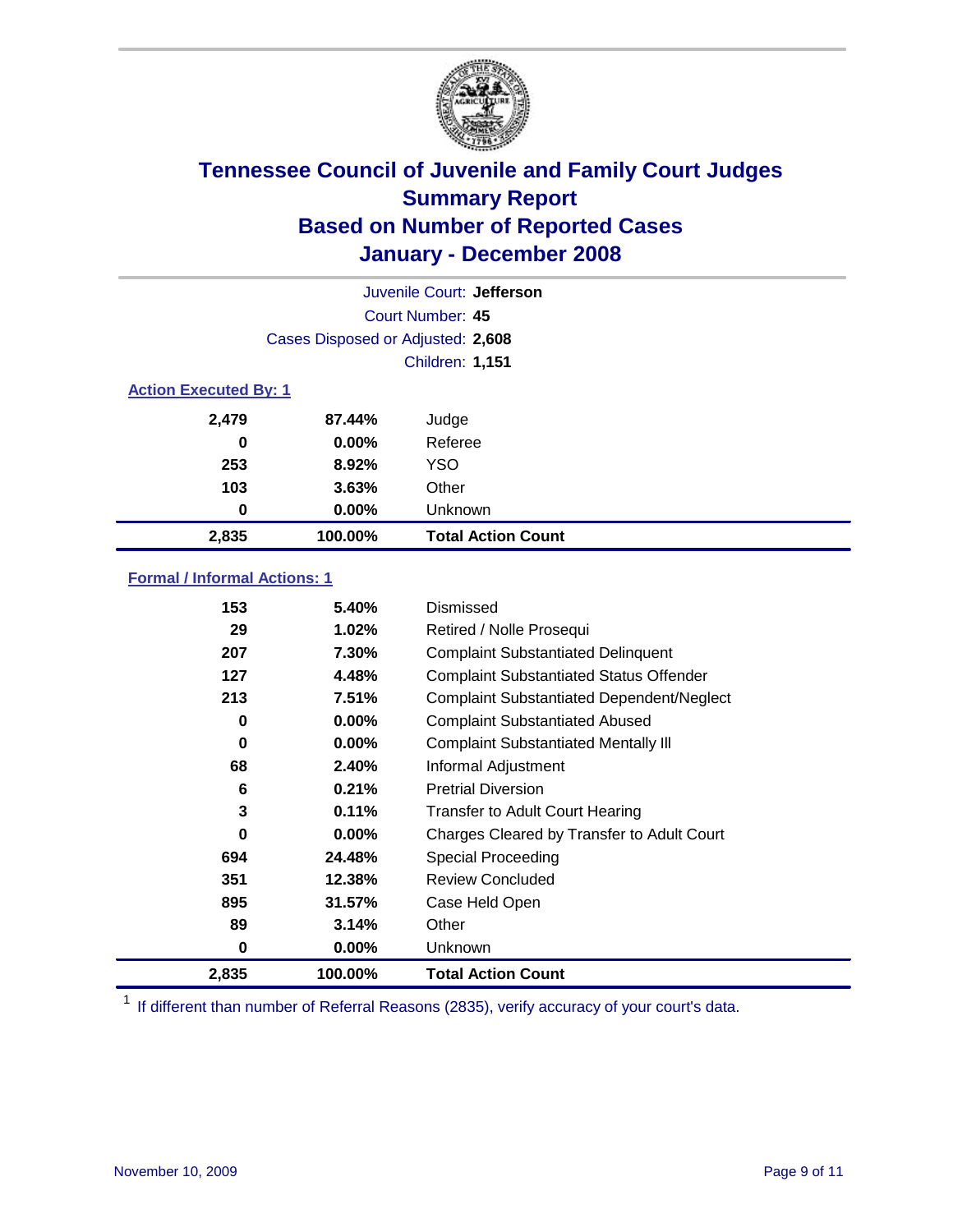

|                                                                                |                                   | Juvenile Court: Jefferson                            |
|--------------------------------------------------------------------------------|-----------------------------------|------------------------------------------------------|
|                                                                                |                                   | Court Number: 45                                     |
|                                                                                | Cases Disposed or Adjusted: 2,608 |                                                      |
|                                                                                |                                   | <b>Children: 1,151</b>                               |
| <b>Case Outcomes:</b><br>There can be multiple outcomes for one child or case. |                                   |                                                      |
| 138                                                                            | 2.85%                             | <b>Case Dismissed</b>                                |
| 31                                                                             | 0.64%                             | Case Retired or Nolle Prosequi                       |
| 21                                                                             | 0.43%                             | Warned / Counseled                                   |
| 1,369                                                                          | 28.27%                            | <b>Held Open For Review</b>                          |
| 91                                                                             | 1.88%                             | Supervision / Probation to Juvenile Court            |
| 0                                                                              | 0.00%                             | <b>Probation to Parents</b>                          |
| 1                                                                              | 0.02%                             | Referral to Another Entity for Supervision / Service |
| 39                                                                             | 0.81%                             | Referred for Mental Health Counseling                |
| 56                                                                             | 1.16%                             | Referred for Alcohol and Drug Counseling             |
| 4                                                                              | 0.08%                             | <b>Referred to Alternative School</b>                |
| 0                                                                              | 0.00%                             | Referred to Private Child Agency                     |
| 43                                                                             | 0.89%                             | Referred to Defensive Driving School                 |
| 0                                                                              | 0.00%                             | Referred to Alcohol Safety School                    |
| 2                                                                              | 0.04%                             | Referred to Juvenile Court Education-Based Program   |
| 10                                                                             | 0.21%                             | Driver's License Held Informally                     |
| 0                                                                              | 0.00%                             | <b>Voluntary Placement with DMHMR</b>                |
| 9                                                                              | 0.19%                             | <b>Private Mental Health Placement</b>               |
| 0                                                                              | 0.00%                             | <b>Private MR Placement</b>                          |
| 4                                                                              | 0.08%                             | Placement with City/County Agency/Facility           |
| 15                                                                             | 0.31%                             | Placement with Relative / Other Individual           |
| 256                                                                            | 5.29%                             | Fine                                                 |
| 238                                                                            | 4.91%                             | <b>Public Service</b>                                |
| 28                                                                             | 0.58%                             | Restitution                                          |
| 0                                                                              | 0.00%                             | <b>Runaway Returned</b>                              |
| 177                                                                            | 3.65%                             | No Contact Order                                     |
| 17                                                                             | 0.35%                             | Injunction Other than No Contact Order               |
| 1                                                                              | 0.02%                             | <b>House Arrest</b>                                  |
| 16                                                                             | 0.33%                             | <b>Court Defined Curfew</b>                          |
| 61                                                                             | 1.26%                             | Dismissed from Informal Adjustment                   |
| 1                                                                              | 0.02%                             | <b>Dismissed from Pretrial Diversion</b>             |
| 0                                                                              | 0.00%                             | <b>Released from Probation</b>                       |
| 1                                                                              | 0.02%                             | <b>Transferred to Adult Court</b>                    |
| 0                                                                              | 0.00%                             | <b>DMHMR Involuntary Commitment</b>                  |